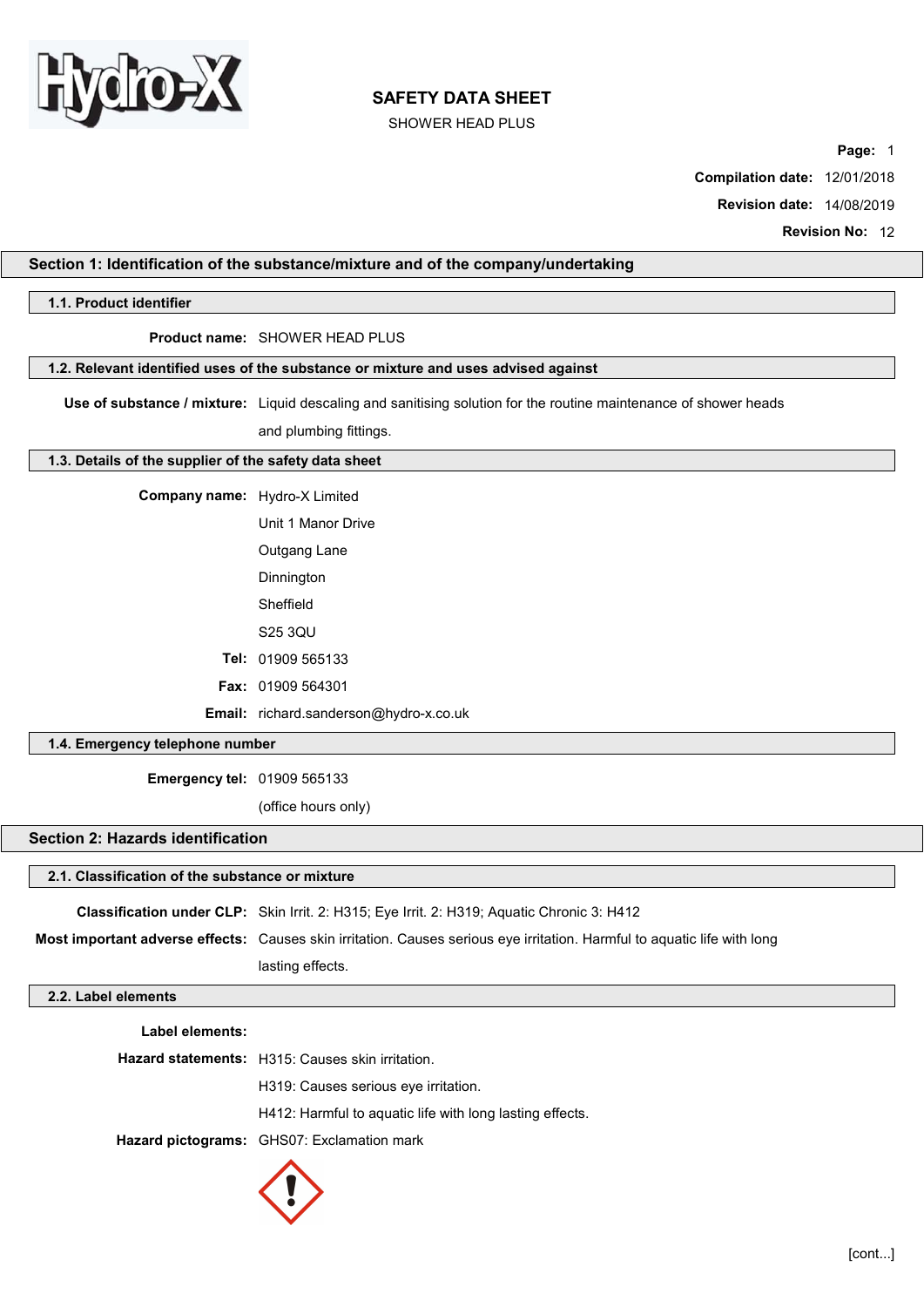#### SHOWER HEAD PLUS

| <b>Signal words: Warning</b> |                                                                                     |
|------------------------------|-------------------------------------------------------------------------------------|
|                              | <b>Precautionary statements:</b> P261: Avoid breathing mist/vapours/spray.          |
|                              | P280: Wear protective gloves/protective clothing/eye protection/face protection.    |
|                              | P273: Avoid release to the environment.                                             |
|                              | P352: Wash with plenty of soap and water.                                           |
|                              | P337+P313: If eye irritation persists: Get medical advice/attention.                |
|                              | P305+P351+P338: IF IN EYES: Rinse cautiously with water for several minutes. Remove |
|                              | contact lenses, if present and easy to do. Continue rinsing.                        |
|                              | P332+P313: If skin irritation occurs: Get medical advice/attention.                 |
|                              | P362+P364: Take off contaminated clothing and wash it before reuse.                 |
|                              | P501: Dispose of contents/container to an approved waste facility.                  |
| 2.3. Other hazards           |                                                                                     |

PBT: This product is not identified as a PBT/vPvB substance.

# Section 3: Composition/information on ingredients

3.2. Mixtures

#### Hazardous ingredients:

#### SULPHAMIC ACID - REACH registered number(s): 01-2119488633-28

| <b>EINECS</b> | CAS       | PBT / WEL | <b>CLP Classification</b>                | Percent |
|---------------|-----------|-----------|------------------------------------------|---------|
| 226-218-8     | 5329-14-6 |           | Eye Irrit. 2: H319; Skin Irrit. 2: H315; | 10-30%  |
|               |           |           | Aquatic Chronic 3: H412                  |         |

Contains: Acid formulation with sanitisers.

# Section 4: First aid measures

#### 4.1. Description of first aid measures

| Skin contact: Remove all contaminated clothes and footwear immediately unless stuck to skin. |
|----------------------------------------------------------------------------------------------|
| Drench the affected skin with running water for 10 minutes or longer if substance is still   |
| on skin. Transfer to hospital if there are burns or symptoms of poisoning.                   |

- Eye contact: Bathe the eye with running water for 15 minutes. Transfer to hospital for specialist examination.
	- Ingestion: Wash out mouth with water. Do not induce vomiting. Give 1 cup of water to drink every 10 minutes. If unconscious, check for breathing and apply artificial respiration if necessary. If unconscious and breathing is OK, place in the recovery position. Transfer to hospital as soon as possible.
	- Inhalation: Remove casualty from exposure ensuring one's own safety whilst doing so. If unconscious and breathing is OK, place in the recovery position. If conscious, ensure the casualty sits or lies down. If breathing becomes bubbly, have the casualty sit and provide oxygen if available. Transfer to hospital as soon as possible.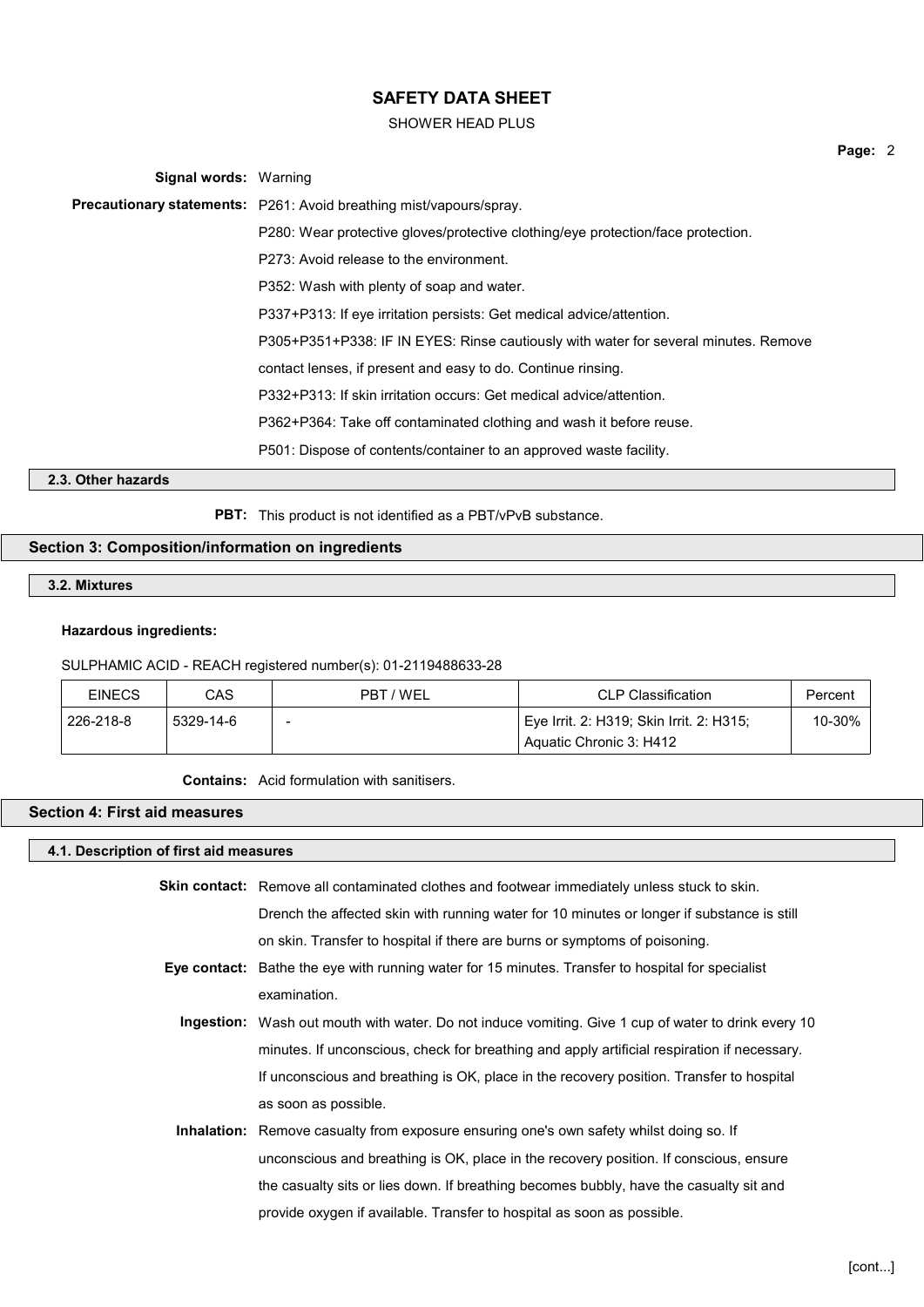#### SHOWER HEAD PLUS

#### 4.2. Most important symptoms and effects, both acute and delayed

Skin contact: There may be irritation and redness at the site of contact.

Eye contact: There may be irritation and redness.

Ingestion: Nausea and stomach pain may occur. There may be vomiting.

Inhalation: There may be irritation of the throat with a feeling of tightness in the chest.

Delayed / immediate effects: Immediate effects can be expected after short-term exposure.

#### 4.3. Indication of any immediate medical attention and special treatment needed

Immediate / special treatment: Eye bathing equipment should be available on the premises.

#### Section 5: Fire-fighting measures

#### 5.1. Extinguishing media

Extinguishing media: Suitable extinguishing media for the surrounding fire should be used. Use water spray

to cool containers.

#### 5.2. Special hazards arising from the substance or mixture

Exposure hazards: In combustion emits toxic fumes.

5.3. Advice for fire-fighters

Advice for fire-fighters: Wear self-contained breathing apparatus. Wear protective clothing to prevent contact

with skin and eyes.

### Section 6: Accidental release measures

6.1. Personal precautions, protective equipment and emergency procedures

Personal precautions: Mark out the contaminated area with signs and prevent access to unauthorised

personnel. Do not attempt to take action without suitable protective clothing - see section

8 of SDS. Turn leaking containers leak-side up to prevent the escape of liquid.

6.2. Environmental precautions

Environmental precautions: Do not discharge into drains or rivers. Contain the spillage using bunding.

#### 6.3. Methods and material for containment and cleaning up

Clean-up procedures: Absorb into dry earth or sand. Transfer to a closable, labelled salvage container for

disposal by an appropriate method. Wash the spillage site with large amounts of water.

#### 6.4. Reference to other sections

Reference to other sections: Refer to section 8 of SDS.

#### Section 7: Handling and storage

#### 7.1. Precautions for safe handling

Handling requirements: Ensure there is sufficient ventilation of the area. Avoid direct contact with the substance.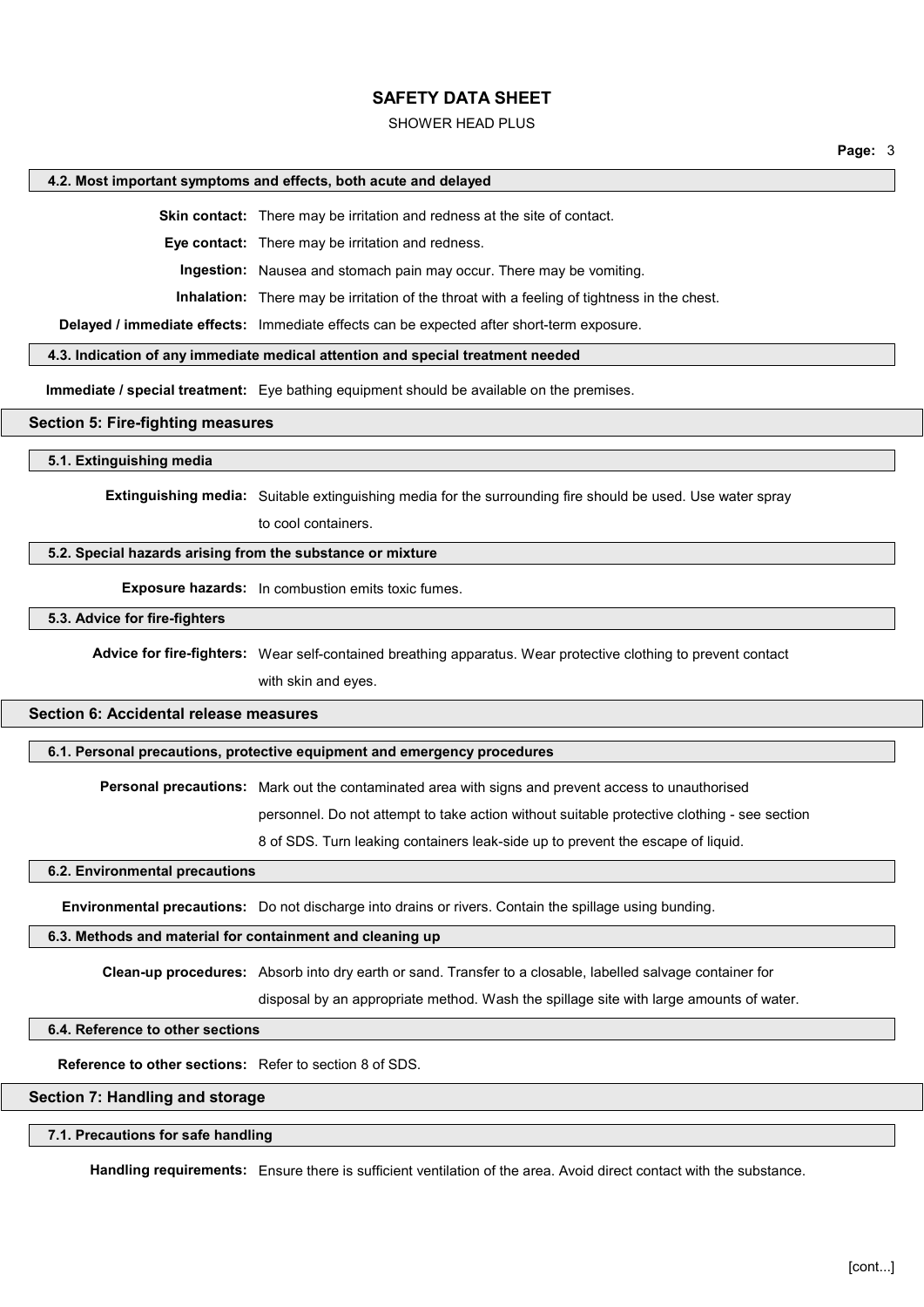#### SHOWER HEAD PLUS

#### 7.2. Conditions for safe storage, including any incompatibilities

Storage conditions: Store in a cool, well ventilated area. Keep container tightly closed.

# 7.3. Specific end use(s)

Specific end use(s): No data available.

#### Section 8: Exposure controls/personal protection

#### 8.1. Control parameters

Workplace exposure limits: No data available.

DNEL/PNEC Values

DNEL / PNEC No data available.

#### 8.2. Exposure controls

| Engineering measures: Ensure there is sufficient ventilation of the area.                                      |
|----------------------------------------------------------------------------------------------------------------|
| <b>Respiratory protection:</b> Self-contained breathing apparatus must be available in case of emergency.      |
| <b>Hand protection:</b> Nitrile gloves. Chemical resistant protective gloves (EN 374) Breakthrough time of the |
| glove material $> 1$ hour.                                                                                     |
| Eye protection: Safety glasses. Ensure eye bath is to hand. When handling this product, the use of             |
| safety glasses with side shields is recommended. The applicable European Standard                              |
| can be found in EN 166.                                                                                        |
| <b>Skin protection:</b> Impermeable protective clothing.                                                       |

#### Section 9: Physical and chemical properties

#### 9.1. Information on basic physical and chemical properties

|                                     | <b>State: Liquid</b>                             |     |         |
|-------------------------------------|--------------------------------------------------|-----|---------|
|                                     | <b>Colour:</b> Yellow-orange                     |     |         |
|                                     | <b>Odour:</b> Barely perceptible odour           |     |         |
|                                     | <b>Oxidising:</b> Non-oxidising (by EC criteria) |     |         |
| <b>Solubility in water: Soluble</b> |                                                  |     |         |
|                                     | <b>Viscosity: Non-viscous</b>                    |     |         |
| Relative density: 1.12-1.14         |                                                  | pH: | $1 - 2$ |

9.2. Other information

Other information: No data available.

# Section 10: Stability and reactivity

10.1. Reactivity

Reactivity: Stable under recommended transport or storage conditions.

10.2. Chemical stability

Chemical stability: Stable under normal conditions.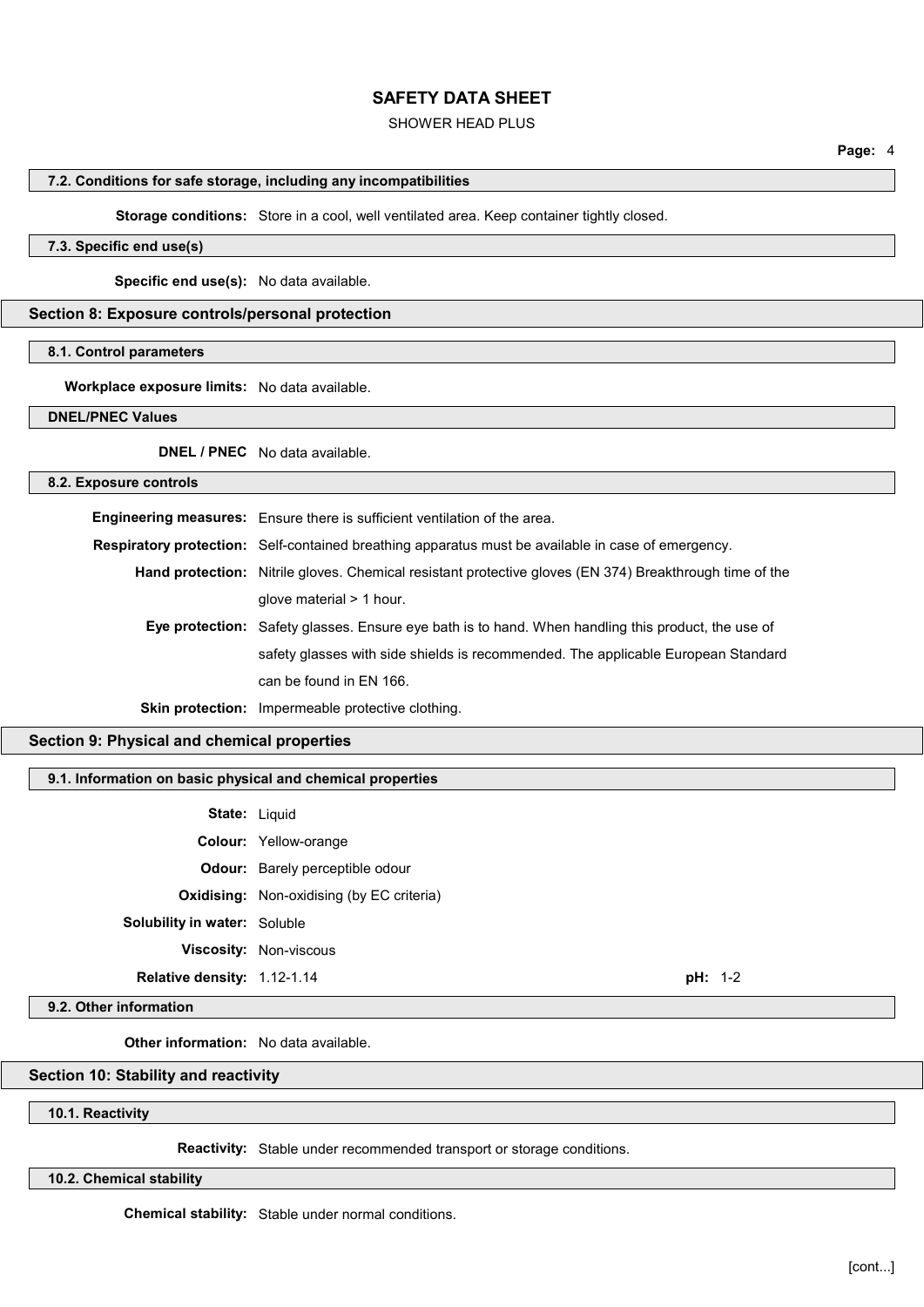#### SHOWER HEAD PLUS

Hazardous reactions: Hazardous reactions will not occur under normal transport or storage conditions.

Decomposition may occur on exposure to conditions or materials listed below.

#### 10.4. Conditions to avoid

Conditions to avoid: Heat.

#### 10.5. Incompatible materials

Materials to avoid: Bases.

#### 10.6. Hazardous decomposition products

Haz. decomp. products: In combustion emits toxic fumes.

#### Section 11: Toxicological information

11.1. Information on toxicological effects

#### Toxicity values:

| Route          | <b>Species</b> | Test             | Value | Units |
|----------------|----------------|------------------|-------|-------|
| <b>IPR</b>     | <b>RAT</b>     | <b>LDLO</b>      | 100   | mg/kg |
| ORL            | <b>MUS</b>     | LD50             | 1312  | mg/kg |
| <b>ORL</b>     | <b>RAT</b>     | LD <sub>50</sub> | 3160  | mg/kg |
| <b>SKN</b>     | <b>RBT</b>     | LD50             | >5000 | mg/kg |
| <b>VAPOURS</b> | <b>RAT</b>     | <b>4H LC50</b>   | >0.17 | gm/kg |

#### Hazardous ingredients:

#### SULPHAMIC ACID

| <b>IPR</b> | <b>RAT</b> | LDLO | 100        | mg/kg |
|------------|------------|------|------------|-------|
| ORL '      | <b>MUS</b> | LD50 | $1312$   . | mg/kg |
| ORL *      | <b>RAT</b> | LD50 | 3160       | mg/kg |

#### Relevant hazards for product:

| Hazard                        | Route | Basis                 |
|-------------------------------|-------|-----------------------|
| . Skin corrosion/irritation   | DRM   | Hazardous: calculated |
| Serious eye damage/irritation | OPT   | Hazardous: calculated |

#### Symptoms / routes of exposure

Skin contact: There may be irritation and redness at the site of contact. Eye contact: There may be irritation and redness. Ingestion: Nausea and stomach pain may occur. There may be vomiting. Inhalation: There may be irritation of the throat with a feeling of tightness in the chest.

Delayed / immediate effects: Immediate effects can be expected after short-term exposure.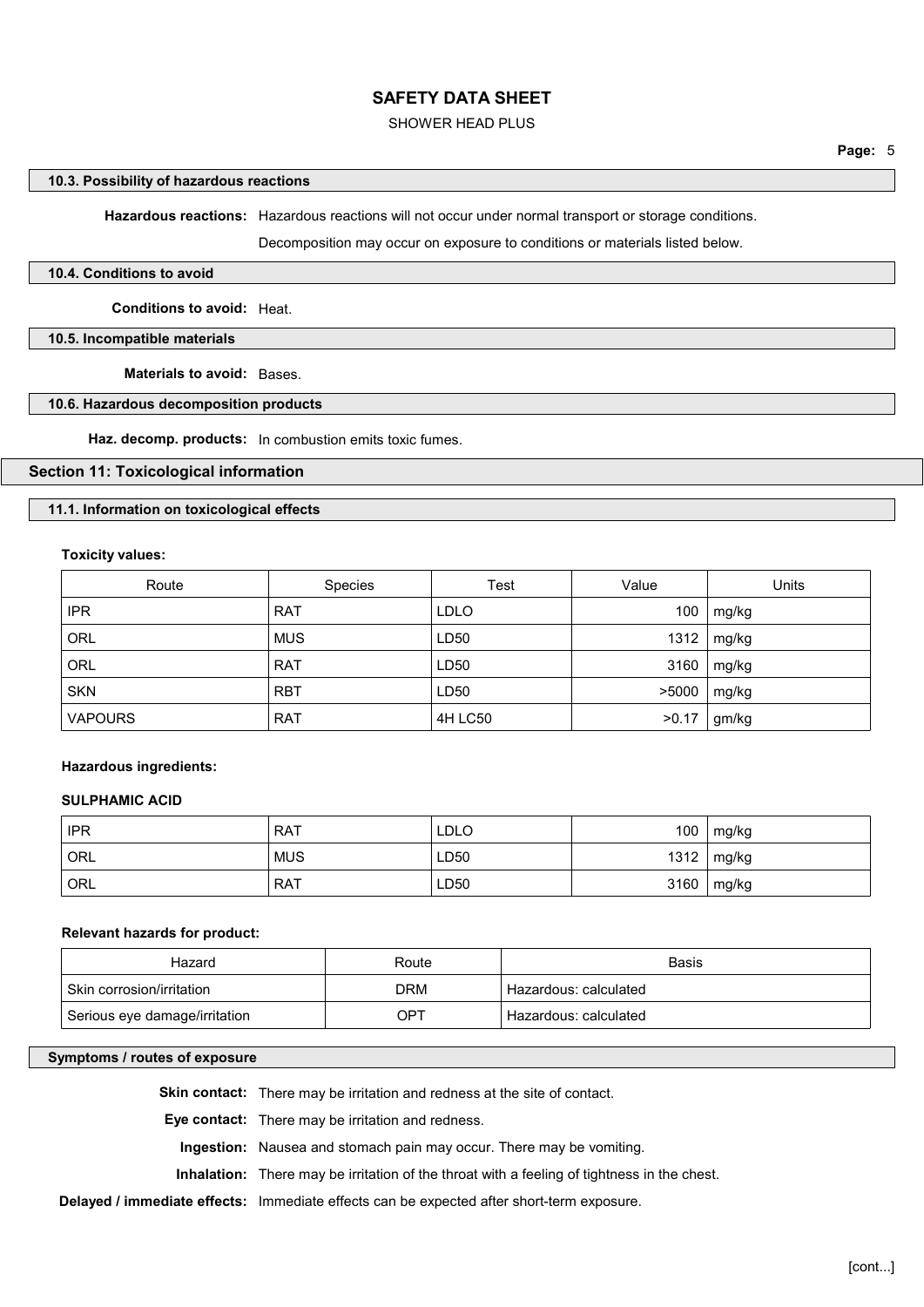#### SHOWER HEAD PLUS

Page: 6

#### Section 12: Ecological information

#### 12.1. Toxicity

#### Ecotoxicity values:

| <b>Species</b>                      | Test     | Value       | Units |
|-------------------------------------|----------|-------------|-------|
| <b>FISH</b>                         | 96H LC50 | 70.3        | mg/l  |
| Daphnia magna                       | 48H EC50 | $2.4 - 7.7$ | mg/l  |
| RAINBOW TROUT (Oncorhynchus mykiss) | 96H LC50 | 31.3        | mg/l  |

#### 12.2. Persistence and degradability

Persistence and degradability: Biodegradable.

12.3. Bioaccumulative potential

Bioaccumulative potential: Slightly bioaccumulable.

12.4. Mobility in soil

Mobility: Soluble in water.

#### 12.5. Results of PBT and vPvB assessment

**PBT identification:** This product is not identified as a PBT/vPvB substance.

12.6. Other adverse effects

#### Section 13: Disposal considerations

13.1. Waste treatment methods

Disposal operations: Transfer to a suitable container and arrange for collection by specialised disposal

company.

Disposal of packaging: Containers must be disposed of in a safe way.

NB: The user's attention is drawn to the possible existence of regional or national regulations regarding disposal.

#### Section 14: Transport information

Transport class: This product does not require a classification for transport.

Section 15: Regulatory information

#### 15.1. Safety, health and environmental regulations/legislation specific for the substance or mixture

Specific regulations: Not applicable.

#### 15.2. Chemical Safety Assessment

Chemical safety assessment: A chemical safety assessment has not been carried out for the substance or the mixture

by the supplier.